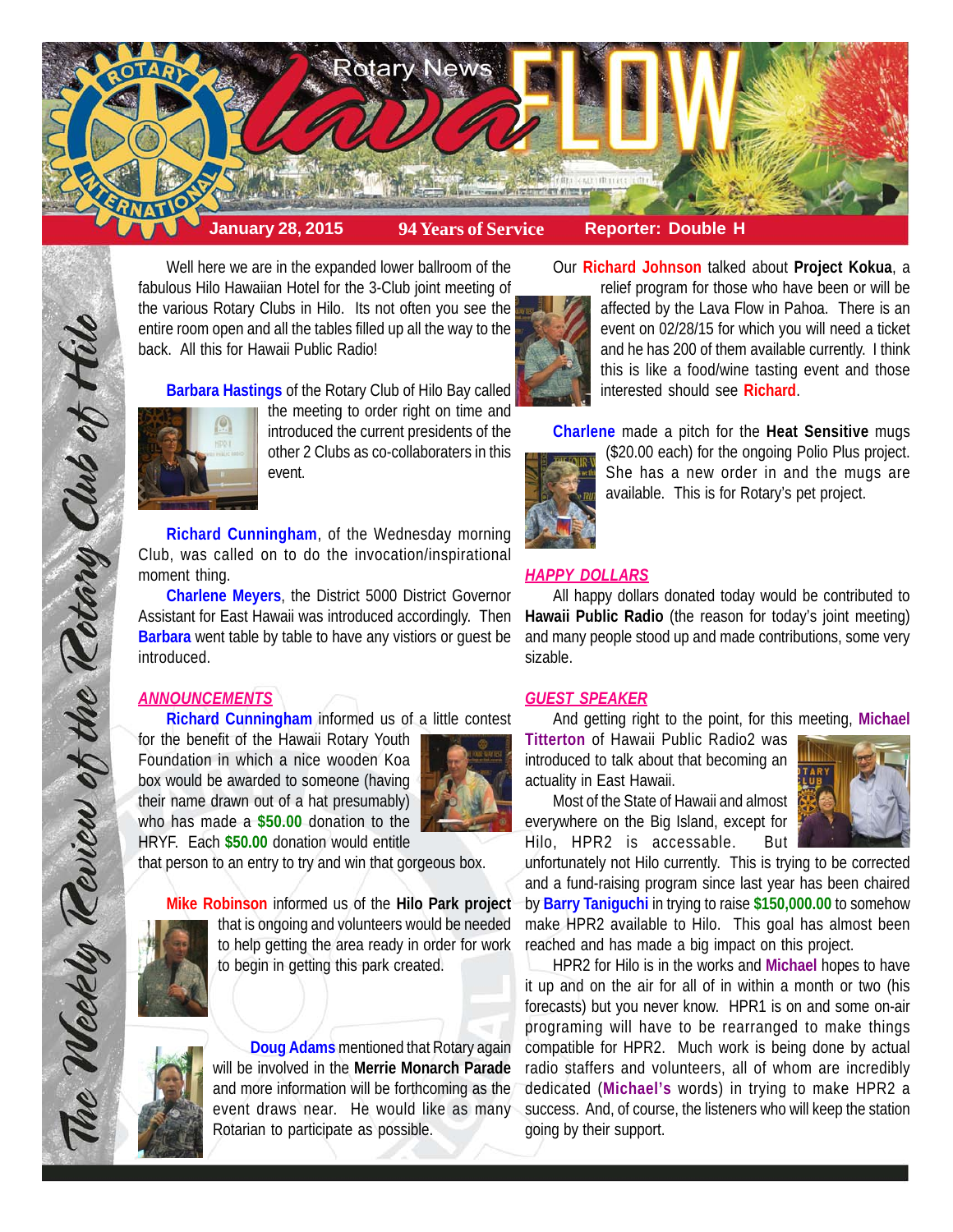## *Birthdays:*

**Bobby Stivers** January 17 **Gail Takaki** January 17 **Newton Chu** January 19 **Mitchell Dodo** January 19

#### *Club Anniversary:*

**Masao Amako** January 1, 2004 (11) **Raymond McPherson** January 1, 2004 (11) **Yoko Hayano** January 7, 2011 (4) **Glenn Harris** January 11, 2013 (2) **Judy Gibson** January 13, 2006 (9) **Bob Hanley** January 14, 2011 (4)

#### *Wedding Anniversary:*

**Ian & Nichol Hatch** January 1 (5) **Mitch & Noriko Roth** January 13 (24)

#### *Announcements:*

**January 31 - No Meeting (In place of 1/28/15) February 6 - Wally Wong Travel Adventure on the Holu'lea February 13 - Club Administration Day February 20 - Rachelle Hennings Big Island TV February 27 - Susan Cordell**

**Research Ecologist Forest Service Coqui Frogs, living with and without them!**

**Michael** listed 5 silly ideas and concepts that are supposidly associated with Public Radio.

1st. HPR is in the Radio Business! – HPR is a non-profit community building tool for the benefit of the public.

2nd. Public Radio is Government Radio! - No!!! Heavens forbid. This is radio for the people, by the people.

3<sup>rd</sup>. Nobody listens to any Radio anymore! - Not so. Listenership %'s for all types of radio have increased nationwide. Radio is still an important part of people lives.

 $4<sup>th</sup>$ . HPR is supported by very old and very rich people! - If that were only the case, then financially it seemingly wouldn't have the problems it has now. HPR broadcasts are listened to by a wide spectrum of people who do contribute to it from just a few dollars up to fairly large amounts. HPR affects everyone.

5th. HPR stands for Honolulu Public Radio! - Somehow, someway that bad info got tagged onto HPR and, of course, its not true. The entire state of Hawaii is HPR's is the program market and HPR is dedicated to providing high quality "stuff" on the air – NO trash.

There was time for a few questions and **Michael** said he would be available after the close of the meeting to talk with anyone if there were more questions.

**Doug Adams** led us in the recitation of the **4-Way Test** of the Things We Think, Say or Do in sort of a strange format (but it did work).

And thus the joint meeting closed. No meeting scheduled for Friday, the 30<sup>th</sup> for the Rotary Club of Hilo, so if you missed this meeting, good luck trying to make it up somewhere. **Pau!**















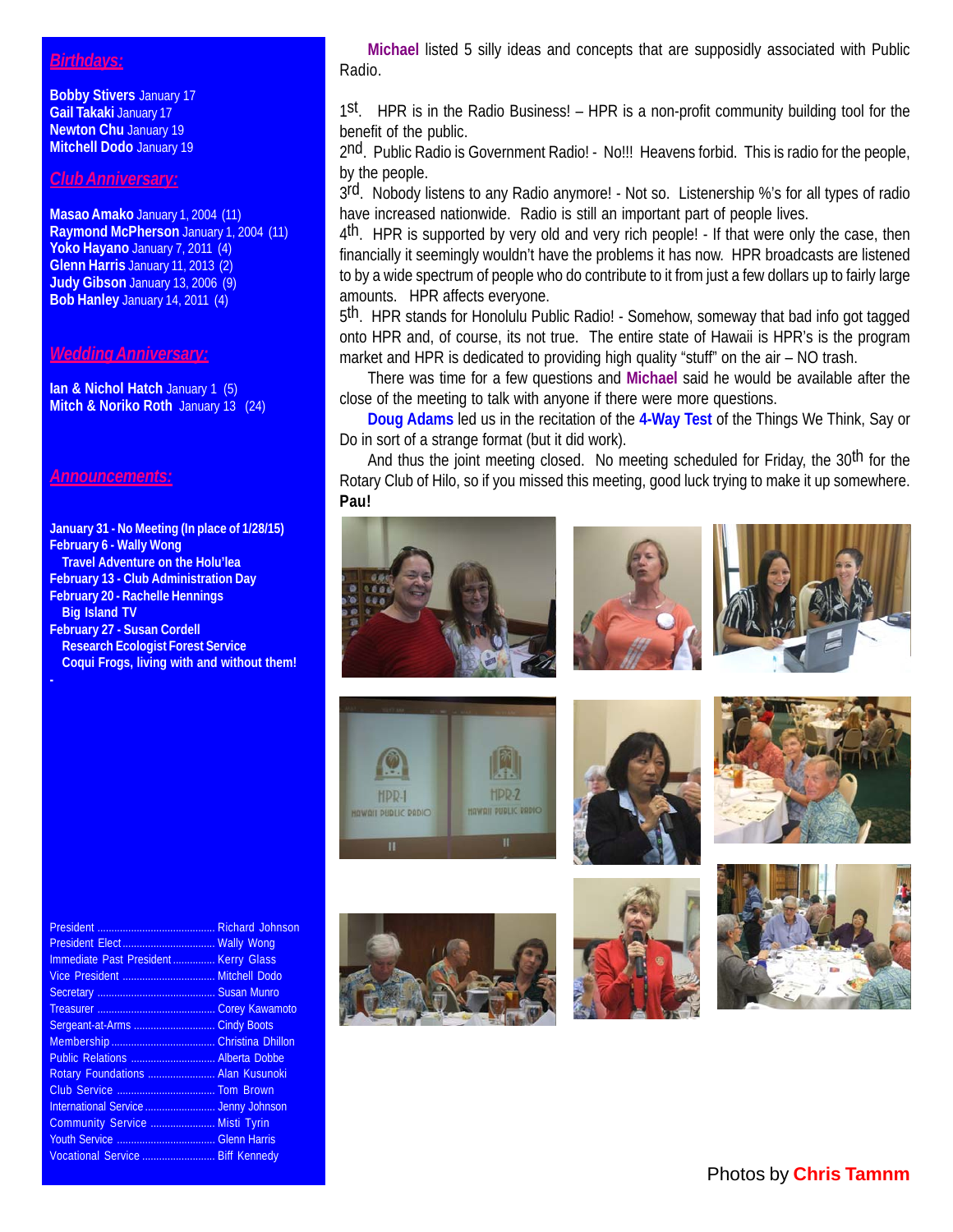